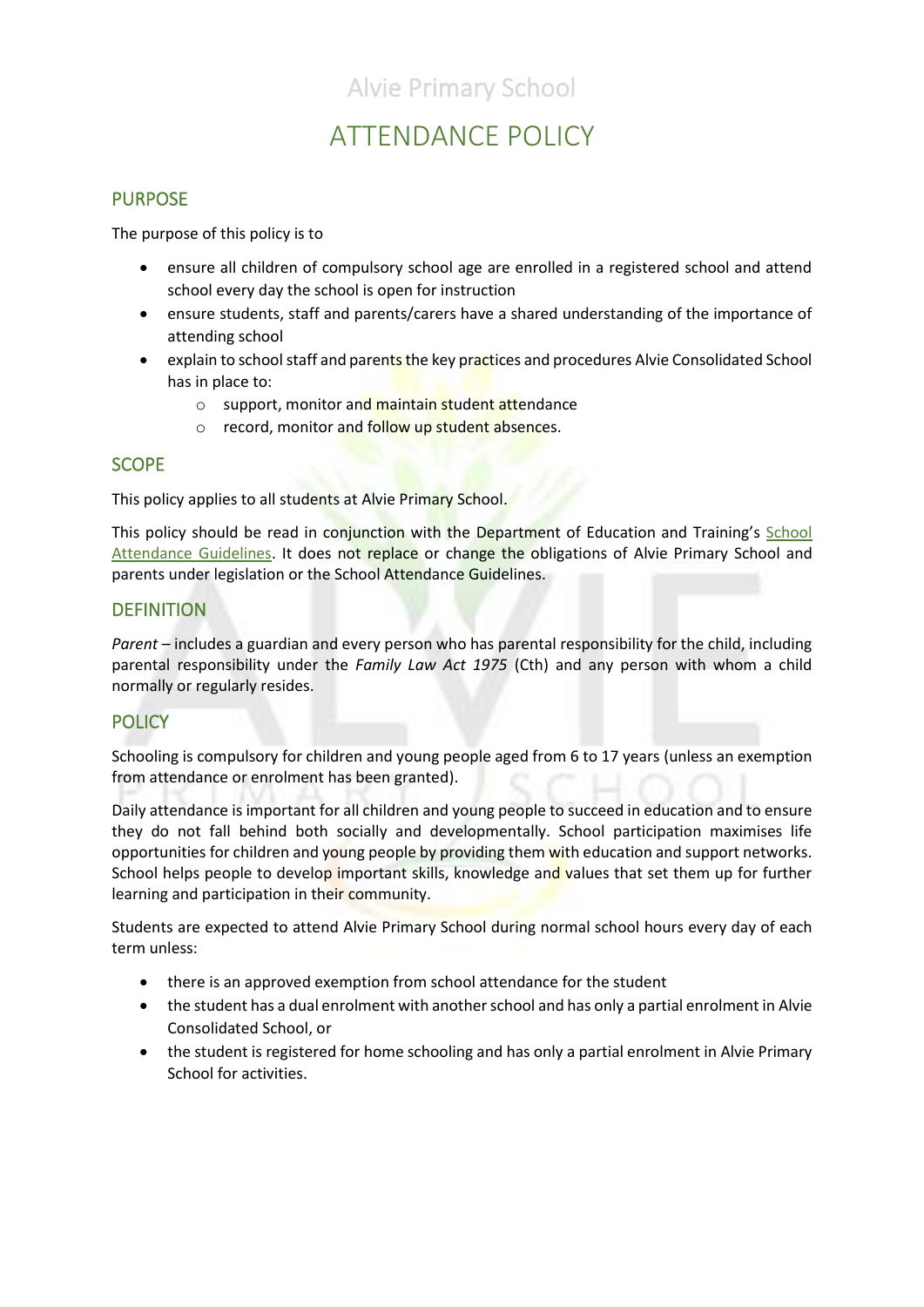## ATTENDANCE POLICY

Both schools and parents have an important role to play in supporting students to attend school every day.

Alvie Primary School believes all students should attend school all day, every day when the school is open for instruction and is committed to working with its school community to encourage and support full school attendance.

Our school will identify individual students or cohorts who are vulnerable and whose attendance is at risk and/or declining and will work with these students and their parents to improve their attendance through a range of interventions and supports.

Students are committed to attending school every day, arriving on time and are prepared to learn. Our students and parents are encouraged to approach a teacher and seek assistance if there are any issues that are affecting their attendance.

Alvie Primary School parents are committed to ensuring their child/children attend school on time every day when instruction is offered, communicate openly with the school to provide valid explanations for any absence.

Parents will communicate with the relevant staff at Alvie Primary School about any issues affecting their child's attendance and work in partnership with the school to address any concerns.

Parents will provide a reasonable explanation for their child's absence from school and endeavour to schedule family holidays, appointments and other activities outside of school hours.

### Supporting and promoting attendance

Alvie Primary School *Student Wellbeing and Engagement Policy* supports student attendance.

Our school also promotes student attendance with programs such as regular Breakfast Club, Weekly Assembly and Community Lunch/Canteen and incentives and recognition for positive behaviours.

#### Recording attendance

**Alvie Primary School** must record student attendance twice per day. This is necessary to:

- meet legislative requirements
- discharge Alvie Primary School duty of care for all students

Attendance will be recorded by the classroom teacher at 9.00am and 2.00pm using CASES21/eCASES or compatible third-party software (COMPASS).

If students attend a school approved activity, the teacher in charge of the activity will record them as being present.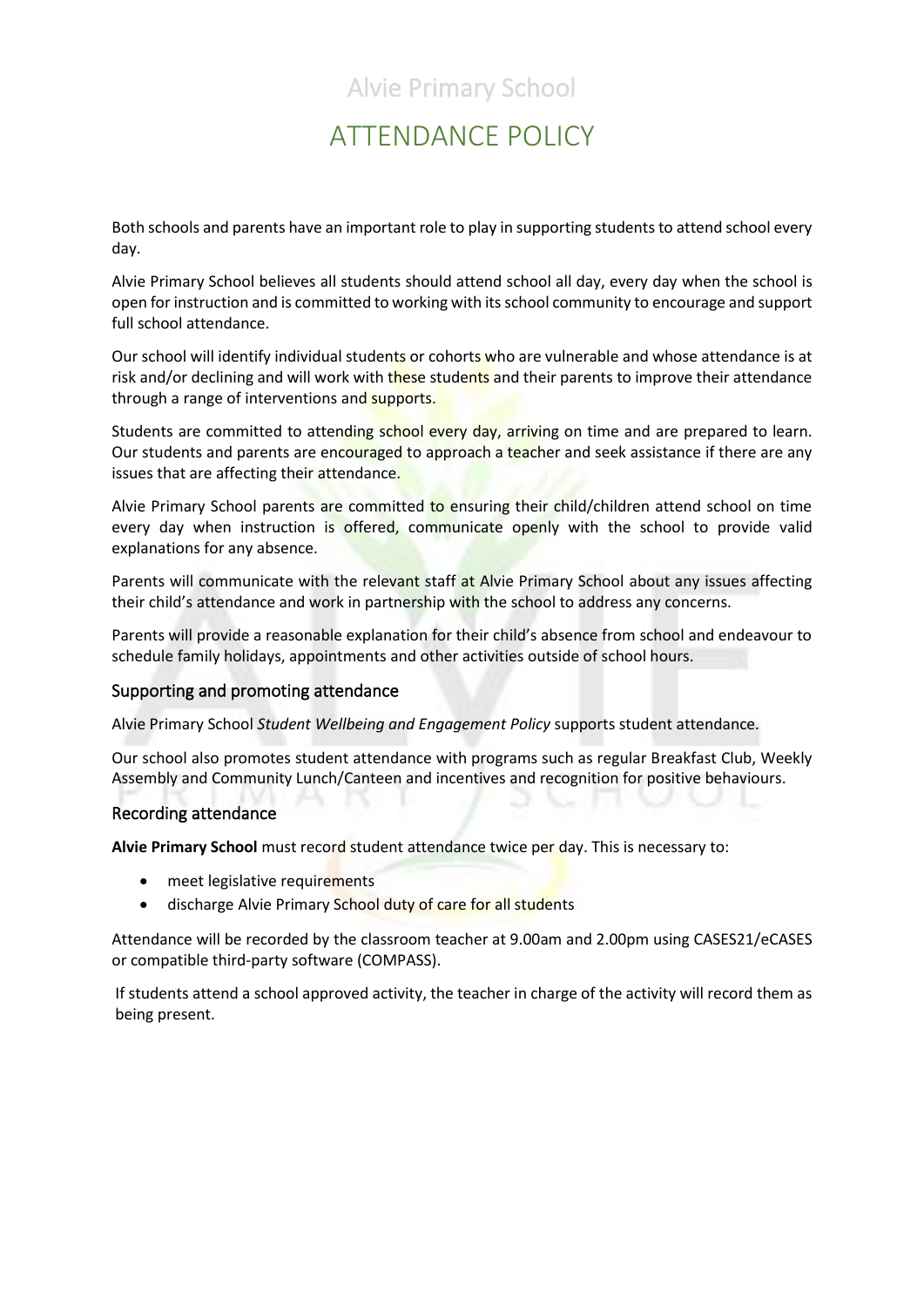# ATTENDANCE POLICY

### Recording absences

For absences where there is no exemption in place, a parent must provide an explanation on each occasion to the school.

Parents should notify Alvie Primary School of absences by:

- Phone call to the office
- Note in Diary if appointment is known ahead of date
- COMPASS
- Email [alvie.cs@edumail.vic.gov.au](mailto:alvie.cs@edumail.vic.gov.au) o[r donahoo.craig.c@edumail.vic.gov.au](mailto:donahoo.craig.c@edumail.vic.gov.au)
- Verbal notification in person

If a student is absent on a particular day and the school has not been previously notified by a parent, or the absence is otherwise unexplained, Alvie Primary School will notify parents by SMS/push notification message email/telephone or note home. Alvie Primary School will attempt to contact parents as soon as practicable on the same day of the unexplained absence, allowing time for the parent to respond.

Alvie Primary School will keep a record of the reason given for each absence. The principal will determine if the explanation provided is a **reasonable excuse** for the purposes of the parent meeting their responsibilities under the *Education Training Reform Act 2006* and the School Attendance Guidelines.

If Alvie Primary School considers that the parent has provided a **reasonable excuse** for their child's absence the absence will be marked as '**excused absence**'.

If the school determines that no reasonable excuse has been provided, the absence will be marked as '**unexcused absence**'.

The Principal has the discretion to accept a reason given by a parent for a student's absence. The Principal will generally excuse:

- medical and dental appointments, where out of hours appointments are not possible or appropriate
- bereavement or attendance at the funeral of a relative or friend of the student
- school refusal, if a plan is in place with the parent to address causes and support the student's return to school
- cultural observance if the parent/carer notifies the school in advance
- family holidays where the parent notifies the school in advance
- Student too unfit for school

If no explanation is provided by the parent within 10 school days of an absence, it will be recorded as an 'unexplained absence' and recorded on the student's file.

Parents will be notified if an absence has not been excused.